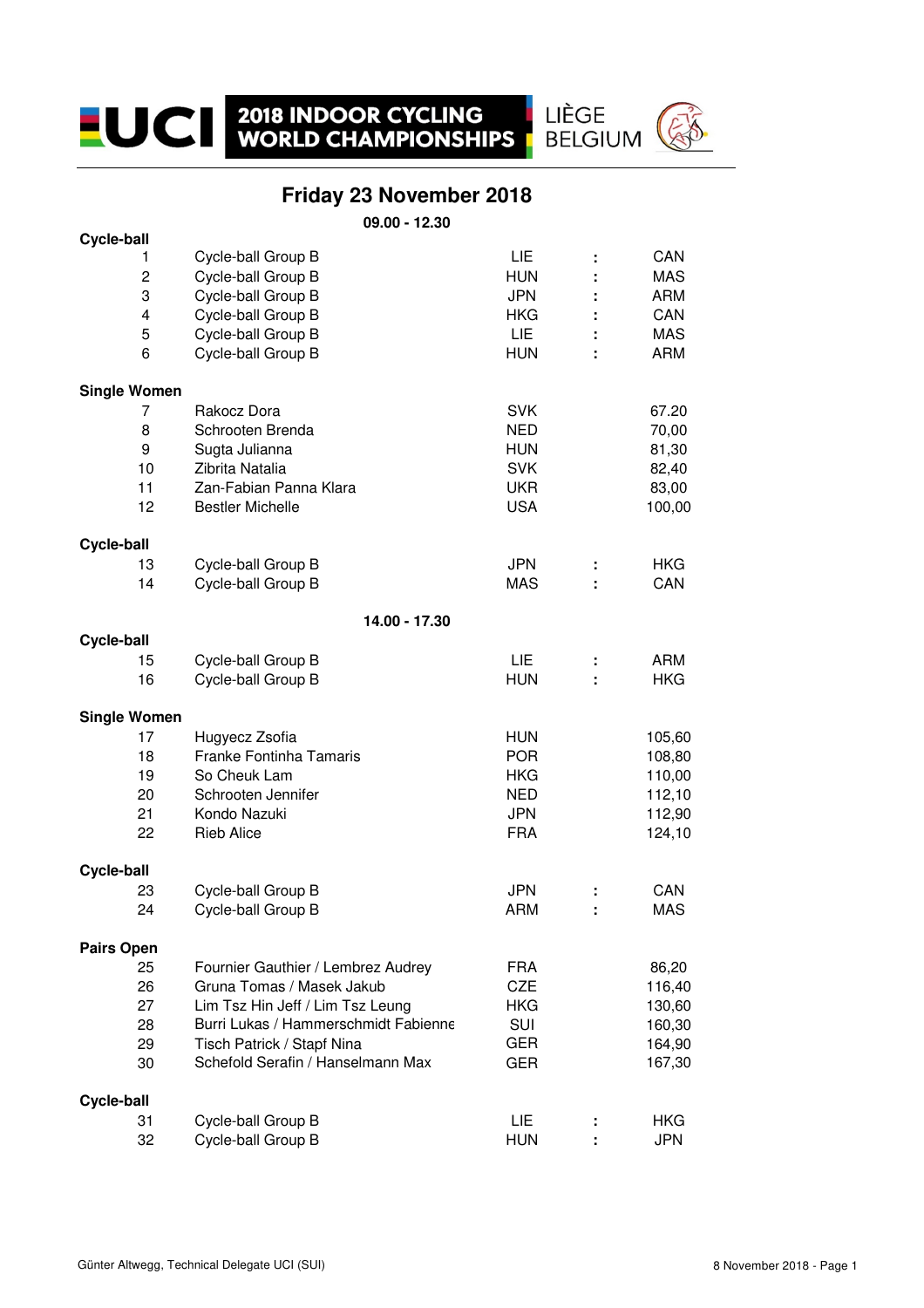

LIÈGE **BELGIUM** 

**19.00 - 21.50**

| 33 |  | <b>Opening Ceremony</b> |
|----|--|-------------------------|
|----|--|-------------------------|

#### 34 Cycle-ball Group A GER **:** FRA **ACT 4 Open Final** 35 Dora Szabo / Domin Henriette SVK 191,90 Kulich Eszter / Mihalics Panna Rebeka 36 Wetzel Julia / Huber Leonie **AUT** AUT 215,60 Schneider Lea / Schneider Lukas 37 Gülich Katharina / Ressel Ramona GER 230,30 Dörner Julia / Milo Annamaria 38 Burlet Céline / Schmid Jennifer SUI 239.70 Schmid Melanie / Zuber Flavia **Cycle-ball**

 **Winner Ceremony ACT 4 Open** 

#### **Cycle-ball**

39

| -40 | Cycle-ball Group A | AUT | <b>BEL</b> |
|-----|--------------------|-----|------------|
| -41 | Cycle-ball Group A | SUI | CZE        |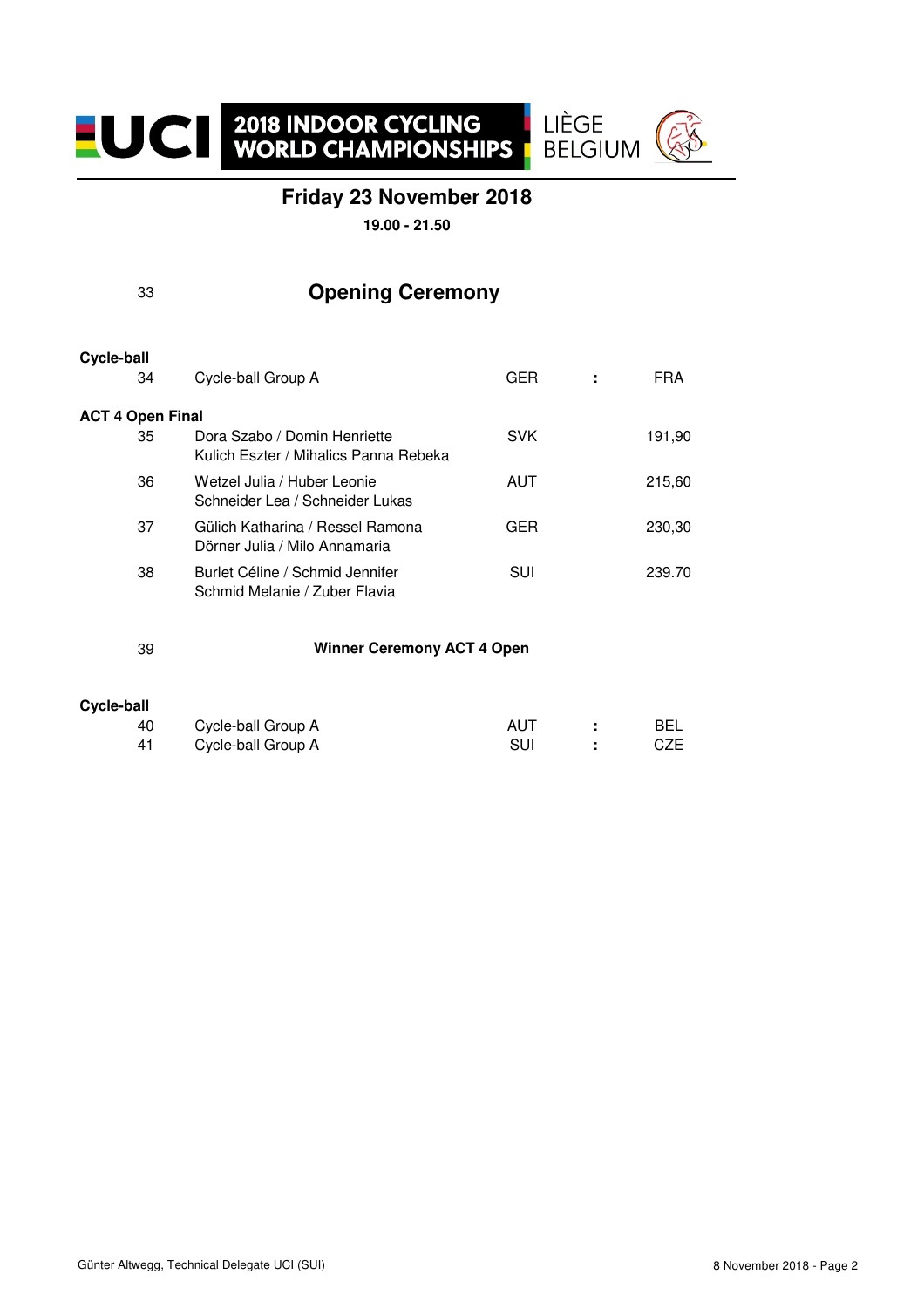**EUCI 2018 INDOOR CYCLING LIÈGE WORLD CHAMPIONSHIPS BELGIUM** 



### **Saturday 24 November 2018**

**08:00 - 13:30**

| <b>Cycle-ball</b>   |                          |            |    |            |
|---------------------|--------------------------|------------|----|------------|
| 42                  | Cycle-ball Group B       | <b>ARM</b> | t  | CAN        |
| 43                  | Cycle-ball Group B       | <b>HKG</b> |    | <b>MAS</b> |
| 44                  | Cycle-ball Group B       | LIE        |    | <b>JPN</b> |
| <b>Single Men</b>   |                          |            |    |            |
| 45                  | Erens Jordy              | <b>NED</b> |    | 61,30      |
| 46                  | Hey Sebastian            | <b>UKR</b> |    | 79,60      |
| 47                  | Jamian Mohamad lezuan    | <b>MAS</b> |    | 95,90      |
| 48                  | Chan Lat Tin             | <b>MAC</b> |    | 100,90     |
| Cycle-ball          |                          |            |    |            |
| 49                  | Cycle-ball Group A       | GER        | ÷  | <b>BEL</b> |
| 50                  | Cycle-ball Group A       | <b>SUI</b> |    | <b>FRA</b> |
| 51                  | Cycle-ball Group A       | <b>AUT</b> | ÷  | CZE        |
| <b>Single Men</b>   |                          |            |    |            |
| 52                  | Shibayama Kosuke         | <b>JPN</b> |    | 105,10     |
| 53                  | Andrés Hecktor Daniel    | <b>ESP</b> |    | 106,50     |
| 54                  | <b>Fournier Gauthier</b> | <b>FRA</b> |    | 108,20     |
| 55                  |                          | <b>JPN</b> |    |            |
|                     | Nakagawa Yoshimasa       |            |    | 111,50     |
| <b>Cycle-ball</b>   |                          |            |    |            |
| 56                  | Cycle-ball Group B       | <b>HUN</b> | ÷  | CAN        |
| 57                  | Cycle-ball Group B       | <b>HKG</b> |    | <b>ARM</b> |
| <b>Single Women</b> |                          |            |    |            |
| 58                  | Bovendaerde Tatika       | <b>BEL</b> |    | 130,60     |
| 59                  | Lyonnet Jeannette        | <b>FRA</b> |    | 135,80     |
| 60                  | Rissé Laura              | <b>LUX</b> |    | 136,50     |
| 61                  | Pribylova Adéla          | <b>CZE</b> |    | 140,60     |
| 62                  | Zübner Isabella          | <b>ITA</b> |    | 144,40     |
| 63                  | <b>Walter Nathalie</b>   | SUI        |    | 176,90     |
| <b>Cycle-ball</b>   |                          |            |    |            |
| 64                  | Cycle-ball Group B       | <b>JPN</b> | İ, | <b>MAS</b> |
| 65                  | Cycle-ball Group B       | LIE        |    | <b>HUN</b> |
|                     |                          |            |    |            |

66

#### **Winner Ceremony Cycle-ball Group B**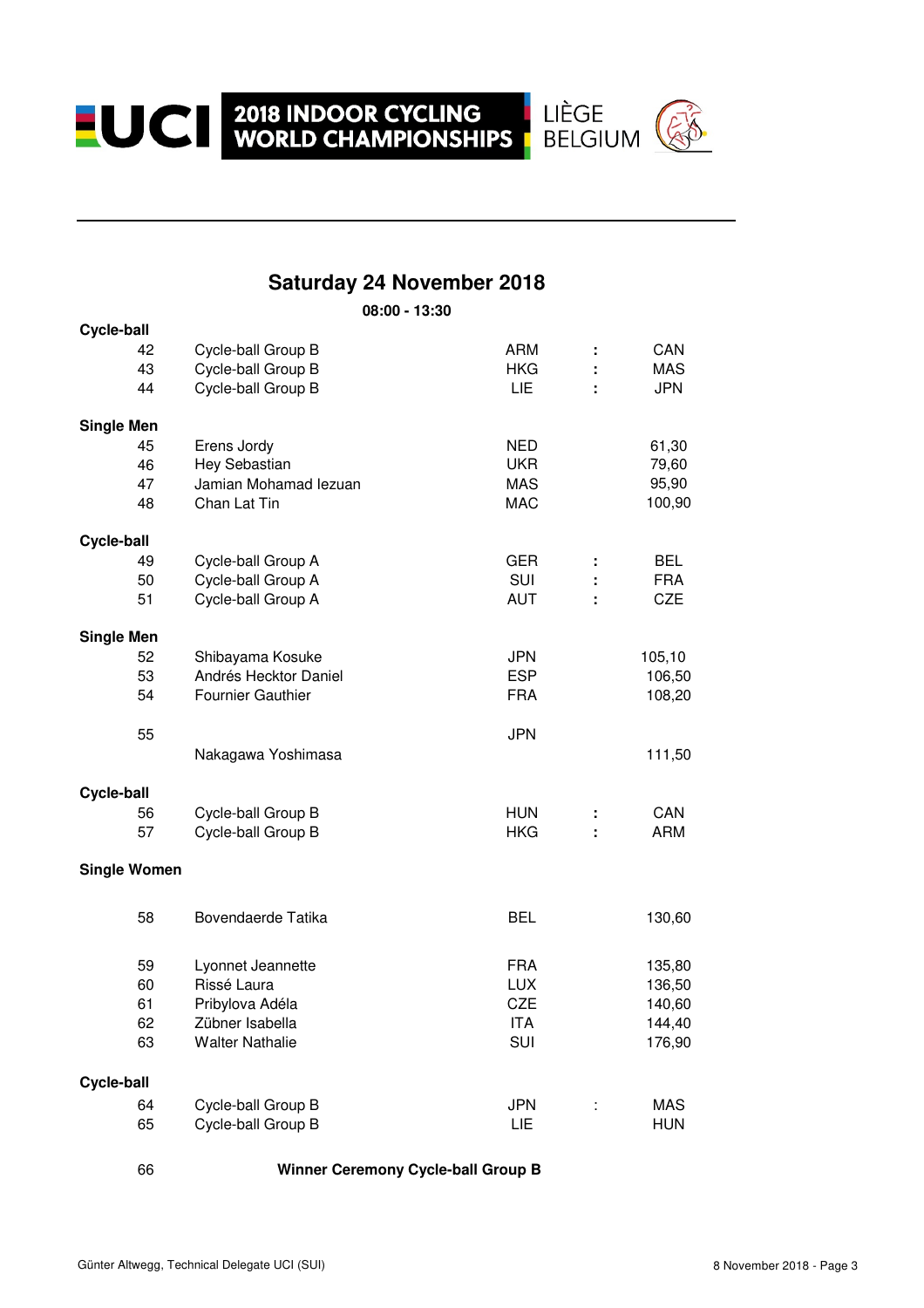

LIÈGE<br>BELGIUM

**14:00 - 18:00**

| <b>Single Women</b>     |                                   |            |   |            |
|-------------------------|-----------------------------------|------------|---|------------|
| 67                      | <b>Waibel Seraina</b>             | SUI        |   | 178,40     |
| 68                      | <b>Boller Denise</b>              | <b>AUT</b> |   | 183,40     |
| 69                      | Mathis Adriana                    | <b>AUT</b> |   | 185,50     |
| 70                      | Slupina Milena                    | <b>GER</b> |   | 194,50     |
| 71                      | Schwarzhaupt Iris                 | <b>GER</b> |   | 199,90     |
| <b>Cycle-ball</b>       |                                   |            |   |            |
| 72                      | Cycle-ball Group A                | <b>BEL</b> | ÷ | <b>FRA</b> |
| 73                      | Cycle-ball Group A                | <b>GER</b> |   | <b>CZE</b> |
| 74                      | Cycle-ball Group A                | <b>AUT</b> |   | SUI        |
| <b>Single Men</b>       |                                   |            |   |            |
| 75                      | Frei Jann                         | SUI        |   | 113,70     |
| 76                      | Vandorpe Lorenzo                  | <b>BEL</b> |   | 120,00     |
| 77                      | Franke Fontinha Dominic           | <b>POR</b> |   | 123,00     |
| 78                      | Lei Fai                           | <b>MAC</b> |   | 134,80     |
| Cycle-ball              |                                   |            |   |            |
| 79                      | Cycle-ball Group A                | <b>CZE</b> |   | <b>BEL</b> |
| 80                      | Cycle-ball Group A                | <b>AUT</b> |   | <b>FRA</b> |
| <b>Pairs Open Final</b> |                                   |            |   |            |
| 81                      | Pairs Open Final                  |            |   |            |
| 82                      | Pairs Open Final                  |            |   |            |
| 83                      | Pairs Open Final                  |            |   |            |
| 84                      | Pairs Open Final                  |            |   |            |
| 85                      | <b>Winner Ceremony Pairs Open</b> |            |   |            |
| <b>Cycle-ball</b>       |                                   |            |   |            |
| 86                      | Cycle-ball Group A                | <b>GER</b> | ÷ | SUI        |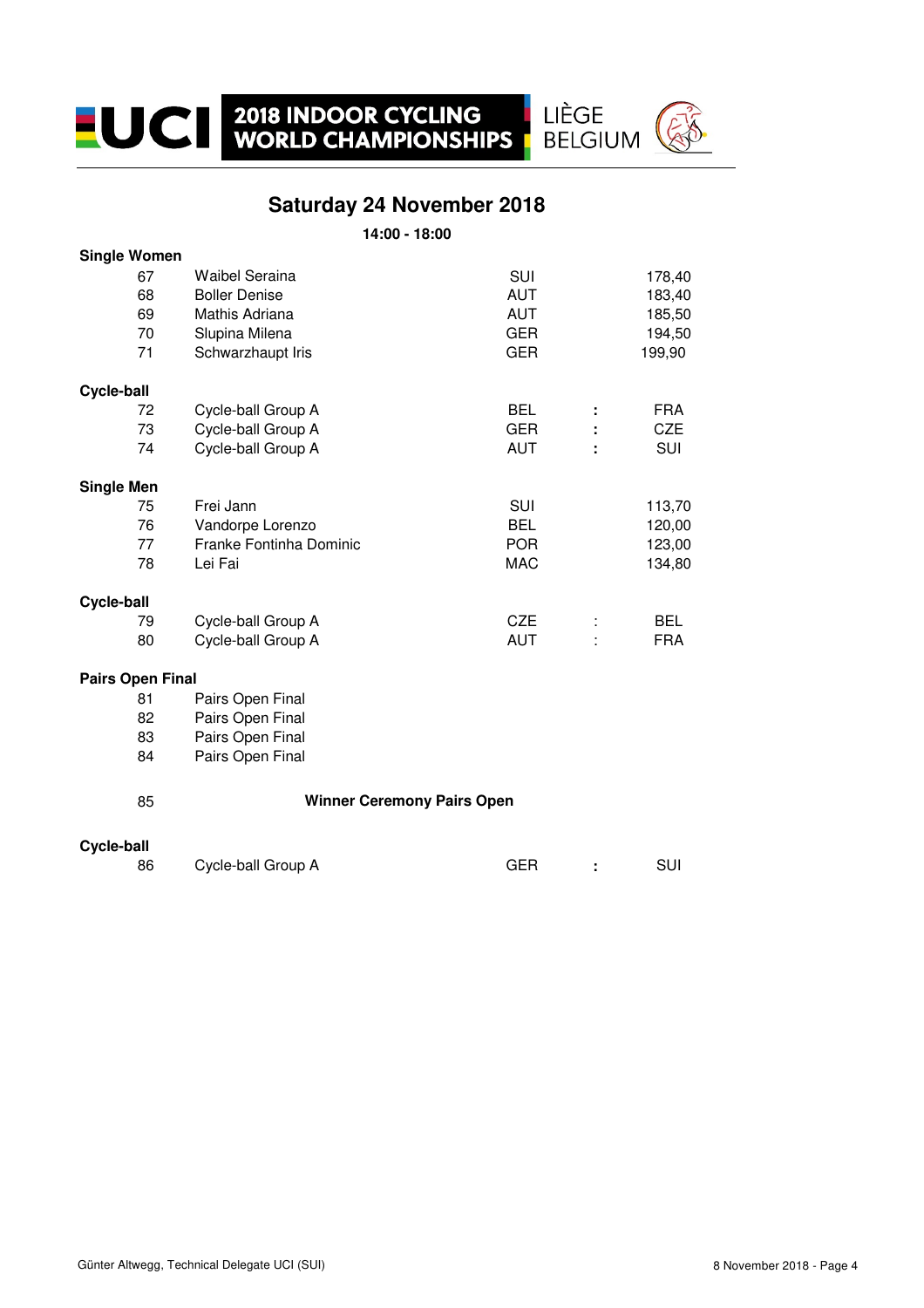#### **Saturday 24 November 2018**

LIÈGE<br>BELGIUM

**19:00 - 22:00**

| <b>Single Men</b>         |                         |                                     |   |            |
|---------------------------|-------------------------|-------------------------------------|---|------------|
| 87                        | Maxime Rieb             | <b>FRA</b>                          |   | 136,80     |
| 88                        | <b>Covent Gery</b>      | <b>BEL</b>                          |   | 139,00     |
| 89                        | Hanzlicek Ondrej        | <b>CZE</b>                          |   | 139,80     |
| 90                        | Schobel Christopher     | <b>AUT</b>                          |   | 155,70     |
| 91                        | <b>Schnetzer Marcel</b> | <b>AUT</b>                          |   | 160,70     |
| <b>Cycle-ball</b>         |                         |                                     |   |            |
| 92                        | Cycle-ball Group A      | <b>CZE</b>                          | ÷ | <b>FRA</b> |
| <b>Single Men</b>         |                         |                                     |   |            |
| 93                        | <b>Rozboril Tomas</b>   | <b>SVK</b>                          |   | 166,60     |
| 94                        | Varga Csaba             | <b>HUN</b>                          |   | 168,80     |
| 95                        | Masek Jakub             | <b>CZE</b>                          |   | 169,20     |
| 96                        | Schön Martin            | <b>HUN</b>                          |   | 178,00     |
| Cycle-ball                |                         |                                     |   |            |
| 97                        | Cycle-ball Group A      | <b>SUI</b>                          | t | <b>BEL</b> |
| <b>Single Women Final</b> |                         |                                     |   |            |
| 98                        | Single Women Final      |                                     |   |            |
| 99                        | Single Women Final      |                                     |   |            |
| 100                       | Single Women Final      |                                     |   |            |
| 101                       | Single Women Final      |                                     |   |            |
| 102                       |                         | <b>Winner Ceremony Single Women</b> |   |            |
| <b>Cycle-ball</b>         |                         |                                     |   |            |
| 103                       | Cycle-ball Group A      | <b>GER</b>                          | ÷ | <b>AUT</b> |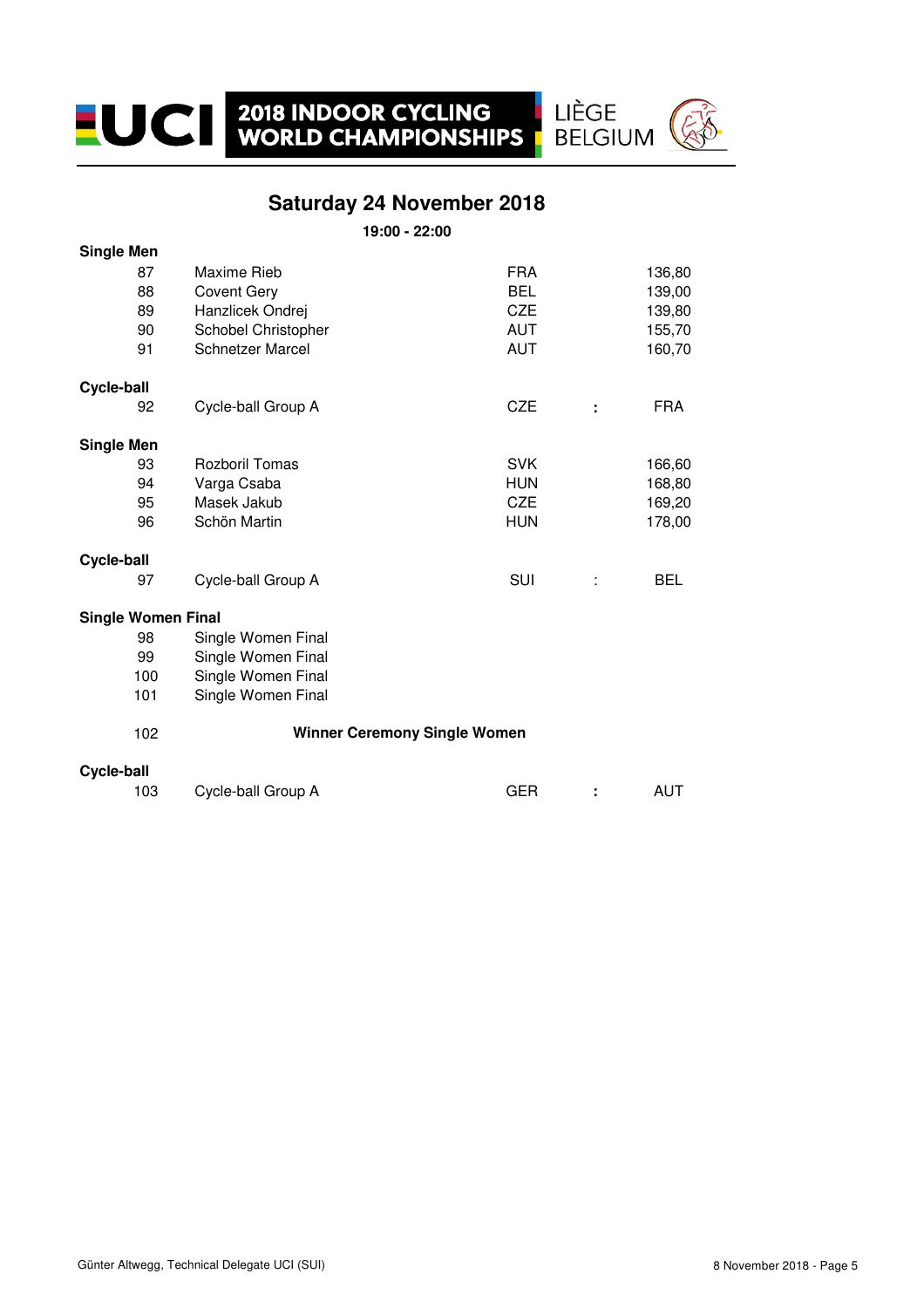### **Sunday 25 November 2018**

LIÈGE<br>BELGIUM

**09:00 - 12:00**

| <b>Pairs Women</b> |                                         |            |   |           |
|--------------------|-----------------------------------------|------------|---|-----------|
| 104                | Fordos Nikolletta / Zibrita Natalia     | <b>SVK</b> |   | 63,60     |
| 105                | Kulich Eszter / Rakocza Dora            | <b>SVK</b> |   | 63,60     |
| 106                | Schrooten Brenda / Schrooten Jennifer   | NED        |   | 65,10     |
| 107                | Dubuquoy Céline / Lebeau Morgane        | <b>FRA</b> |   | 93,10     |
| Cycle-ball         |                                         |            |   |           |
| 108                | Cycle-ball Group A 2nd Round            | 2. Gr. A   | ÷ | 5. Gr. A  |
| <b>Pairs Women</b> |                                         |            |   |           |
| 109                | Rietsch Odile / Rietsch Louise          | <b>FRA</b> |   | 94,90     |
| 110                | Zübner Isabella / Zübner Giuliana       | <b>ITA</b> |   | 104,70    |
| 111                | Bäggli Sina / Voigt Katja               | <b>SUI</b> |   | 105,60    |
| 112                | Steinemann Nathalie / Christinger Irina | SUI        |   | 124,10    |
| <b>Cycle-ball</b>  |                                         |            |   |           |
| 113                | Cycle-ball Group A 2nd Round            | 3. Gr. A   | ÷ | 4. Gr. A  |
| <b>Pairs Women</b> |                                         |            |   |           |
| 114                | Kopf Rosa / Bachmann Svenja             | <b>AUT</b> |   | 124,50    |
| 115                | Bringsken Lena / Bringsken Lisa         | <b>GER</b> |   | 150,80    |
| 116                | Wurth Caroline / Nattmann Sophi-Marie   | <b>GER</b> |   | 151,20    |
| Cycle-ball         |                                         |            |   |           |
| 117                | Cycle-ball Group A 3nd Round            | Loser 108  |   | Loser 113 |
| <b>Single Men</b>  |                                         |            |   |           |
| 118                | <b>Burri Lukas</b>                      | SUI        |   | 180,00    |
| 119                | Wong Chin To                            | <b>HKG</b> |   | 191,40    |
| 120                | <b>Herbst Moritz</b>                    | <b>GER</b> |   | 206,80    |
| 121                | Kohl Lukas                              | <b>GER</b> |   | 208,00    |